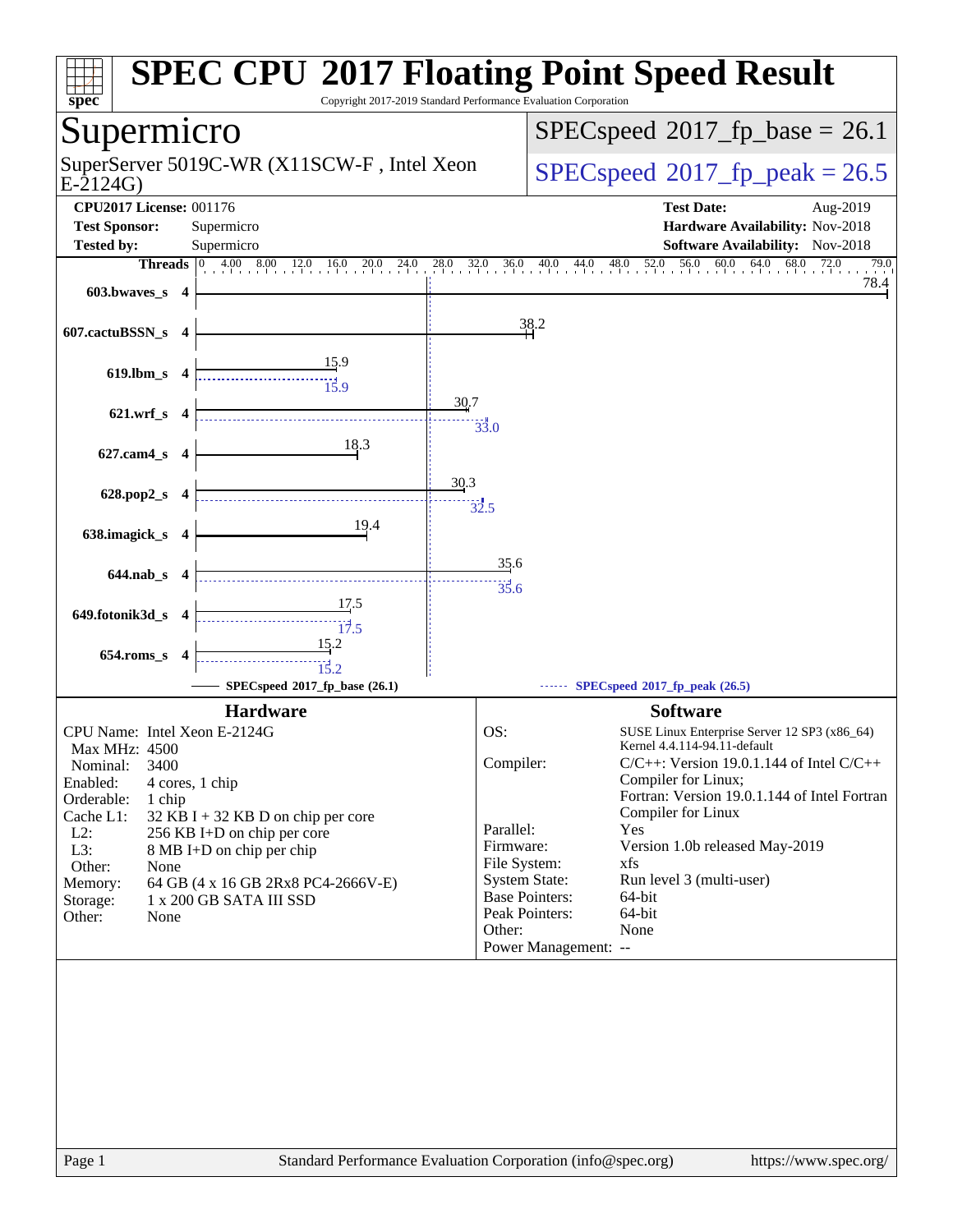

Copyright 2017-2019 Standard Performance Evaluation Corporation

### Supermicro

E-2124G) SuperServer 5019C-WR (X11SCW-F, Intel Xeon  $SPEC speed^{\circ}2017$  fp\_peak = 26.5

 $SPECspeed^{\circledcirc}2017$  $SPECspeed^{\circledcirc}2017$  fp base = 26.1

**[CPU2017 License:](http://www.spec.org/auto/cpu2017/Docs/result-fields.html#CPU2017License)** 001176 **[Test Date:](http://www.spec.org/auto/cpu2017/Docs/result-fields.html#TestDate)** Aug-2019

#### **[Test Sponsor:](http://www.spec.org/auto/cpu2017/Docs/result-fields.html#TestSponsor)** Supermicro **[Hardware Availability:](http://www.spec.org/auto/cpu2017/Docs/result-fields.html#HardwareAvailability)** Nov-2018 **[Tested by:](http://www.spec.org/auto/cpu2017/Docs/result-fields.html#Testedby)** Supermicro [Software Availability:](http://www.spec.org/auto/cpu2017/Docs/result-fields.html#SoftwareAvailability) Nov-2018

### **[Results Table](http://www.spec.org/auto/cpu2017/Docs/result-fields.html#ResultsTable)**

|                             | <b>Base</b>                 |                |       |                |       |                |       | <b>Peak</b>    |                |              |                |              |                |              |
|-----------------------------|-----------------------------|----------------|-------|----------------|-------|----------------|-------|----------------|----------------|--------------|----------------|--------------|----------------|--------------|
| <b>Benchmark</b>            | <b>Threads</b>              | <b>Seconds</b> | Ratio | <b>Seconds</b> | Ratio | <b>Seconds</b> | Ratio | <b>Threads</b> | <b>Seconds</b> | <b>Ratio</b> | <b>Seconds</b> | <b>Ratio</b> | <b>Seconds</b> | <b>Ratio</b> |
| 603.bwayes s                | 4                           | 753            | 78.3  | 753            | 78.4  | 752            | 78.4  | 4              | 753            | 78.3         | 753            | 78.4         | 752            | 78.4         |
| 607.cactuBSSN s             | 4                           | 445            | 37.5  | 436            | 38.2  | 437            | 38.2  | 4              | 445            | 37.5         | 436            | 38.2         | 437            | 38.2         |
| $619$ .lbm s                | 4                           | 329            | 15.9  | 329            | 15.9  | 329            | 15.9  | 4              | 329            | 15.9         | 329            | 15.9         | 329            | 15.9         |
| $621$ .wrf s                | 4                           | 431            | 30.7  | 432            | 30.6  | 428            | 30.9  | $\overline{4}$ | 400            | 33.1         | 402            | 32.9         | 401            | <b>33.0</b>  |
| $627$ .cam $4$ <sub>s</sub> | 4                           | 485            | 18.3  | 486            | 18.2  | 485            | 18.3  | $\overline{4}$ | 485            | 18.3         | 486            | 18.2         | 485            | 18.3         |
| $628.pop2_s$                | 4                           | 391            | 30.3  | <u>391</u>     | 30.3  | 390            | 30.4  | 4              | 365            | 32.5         | 366            | 32.4         | 364            | 32.6         |
| 638.imagick_s               | 4                           | 747            | 19.3  | 744            | 19.4  | 744            | 19.4  | 4              | 747            | 19.3         | 744            | 19.4         | 744            | 19.4         |
| $644$ .nab s                | 4                           | 491            | 35.6  | 490            | 35.6  | 490            | 35.6  | 4              | 490            | 35.6         | 491            | 35.6         | 490            | 35.6         |
| 649.fotonik3d_s             | 4                           | 521            | 17.5  | 521            | 17.5  | 522            | 17.5  | 4              | 522            | 17.5         | 522            | 17.5         | 522            | 17.5         |
| $654$ .roms_s               | 4                           | 1035           | 15.2  | 1038           | 15.2  | 1039           | 15.2  | $\overline{4}$ | 1036           | 15.2         | 1037           | 15.2         | 1037           | 15.2         |
|                             | $SPECspeed*2017_fp\_base =$ |                | 26.1  |                |       |                |       |                |                |              |                |              |                |              |

**[SPECspeed](http://www.spec.org/auto/cpu2017/Docs/result-fields.html#SPECspeed2017fppeak)[2017\\_fp\\_peak =](http://www.spec.org/auto/cpu2017/Docs/result-fields.html#SPECspeed2017fppeak) 26.5**

Results appear in the [order in which they were run.](http://www.spec.org/auto/cpu2017/Docs/result-fields.html#RunOrder) Bold underlined text [indicates a median measurement.](http://www.spec.org/auto/cpu2017/Docs/result-fields.html#Median)

### **[Operating System Notes](http://www.spec.org/auto/cpu2017/Docs/result-fields.html#OperatingSystemNotes)**

Stack size set to unlimited using "ulimit -s unlimited"

### **[General Notes](http://www.spec.org/auto/cpu2017/Docs/result-fields.html#GeneralNotes)**

Environment variables set by runcpu before the start of the run: KMP\_AFFINITY = "granularity=fine,compact" LD LIBRARY PATH = "/home/cpu2017/lib/intel64" OMP\_STACKSIZE = "192M"

 Binaries compiled on a system with 1x Intel Core i9-7900X CPU + 32GB RAM memory using Redhat Enterprise Linux 7.5 Transparent Huge Pages enabled by default Prior to runcpu invocation Filesystem page cache synced and cleared with: sync; echo 3> /proc/sys/vm/drop\_caches

 Yes: The test sponsor attests, as of date of publication, that CVE-2017-5754 (Meltdown) is mitigated in the system as tested and documented. Yes: The test sponsor attests, as of date of publication, that CVE-2017-5753 (Spectre variant 1) is mitigated in the system as tested and documented. Yes: The test sponsor attests, as of date of publication, that CVE-2017-5715 (Spectre variant 2) is mitigated in the system as tested and documented.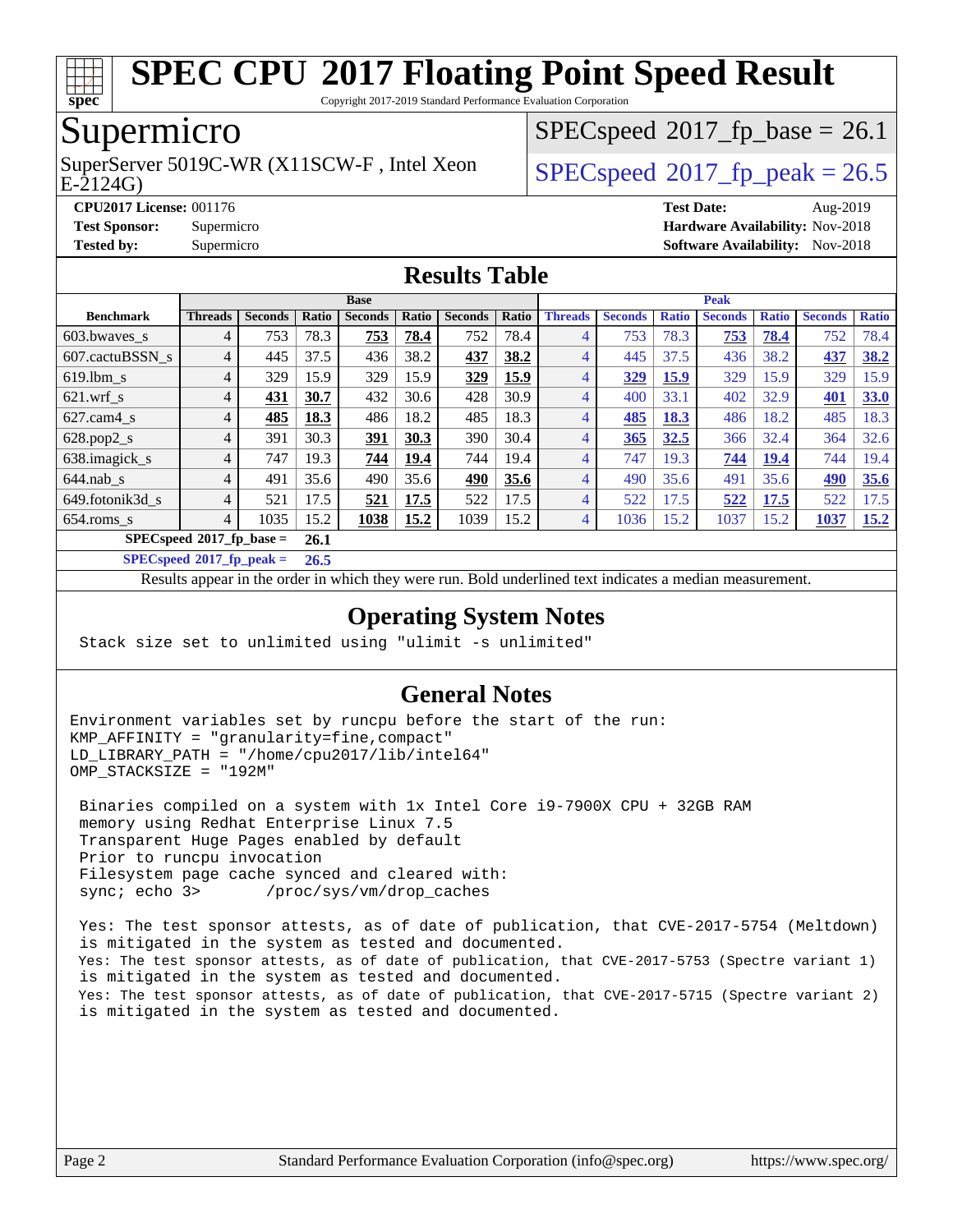

Copyright 2017-2019 Standard Performance Evaluation Corporation

### Supermicro

E-2124G) SuperServer 5019C-WR (X11SCW-F, Intel Xeon  $SPEC speed^{\circ}2017$  fp\_peak = 26.5

 $SPECspeed^{\circledcirc}2017$  $SPECspeed^{\circledcirc}2017$  fp base = 26.1

**[Tested by:](http://www.spec.org/auto/cpu2017/Docs/result-fields.html#Testedby)** Supermicro **Supermicro [Software Availability:](http://www.spec.org/auto/cpu2017/Docs/result-fields.html#SoftwareAvailability)** Nov-2018

**[CPU2017 License:](http://www.spec.org/auto/cpu2017/Docs/result-fields.html#CPU2017License)** 001176 **[Test Date:](http://www.spec.org/auto/cpu2017/Docs/result-fields.html#TestDate)** Aug-2019 **[Test Sponsor:](http://www.spec.org/auto/cpu2017/Docs/result-fields.html#TestSponsor)** Supermicro **[Hardware Availability:](http://www.spec.org/auto/cpu2017/Docs/result-fields.html#HardwareAvailability)** Nov-2018

#### **[Platform Notes](http://www.spec.org/auto/cpu2017/Docs/result-fields.html#PlatformNotes)**

Page 3 Standard Performance Evaluation Corporation [\(info@spec.org\)](mailto:info@spec.org) <https://www.spec.org/> Sysinfo program /home/cpu2017/bin/sysinfo Rev: r5974 of 2018-05-19 9bcde8f2999c33d61f64985e45859ea9 running on linux-65nv Sat Aug 17 08:30:07 2019 SUT (System Under Test) info as seen by some common utilities. For more information on this section, see <https://www.spec.org/cpu2017/Docs/config.html#sysinfo> From /proc/cpuinfo model name : Intel(R) Xeon(R) E-2124G CPU @ 3.40GHz 1 "physical id"s (chips) 4 "processors" cores, siblings (Caution: counting these is hw and system dependent. The following excerpts from /proc/cpuinfo might not be reliable. Use with caution.) cpu cores : 4 siblings : 4 physical 0: cores 0 1 2 3 From lscpu: Architecture: x86\_64 CPU op-mode(s): 32-bit, 64-bit Byte Order: Little Endian  $CPU(s):$  4 On-line CPU(s) list: 0-3 Thread(s) per core: 1 Core(s) per socket: 4 Socket(s): 1 NUMA node(s): 1 Vendor ID: GenuineIntel CPU family: 6 Model: 158<br>Model name: 1158  $Intel(R)$  Xeon(R) E-2124G CPU @ 3.40GHz Stepping: 10 CPU MHz: 4494.826 CPU max MHz: 4500.0000 CPU min MHz: 800.0000 BogoMIPS: 6815.97 Virtualization: VT-x L1d cache: 32K L1i cache: 32K L2 cache: 256K L3 cache: 8192K NUMA node0 CPU(s): 0-3 Flags: fpu vme de pse tsc msr pae mce cx8 apic sep mtrr pge mca cmov pat pse36 clflush dts acpi mmx fxsr sse sse2 ss ht tm pbe syscall nx pdpe1gb rdtscp lm constant\_tsc art arch\_perfmon pebs bts rep\_good nopl xtopology nonstop\_tsc aperfmperf eagerfpu pni pclmulqdq dtes64 monitor ds\_cpl vmx smx est tm2 ssse3 sdbg **(Continued on next page)**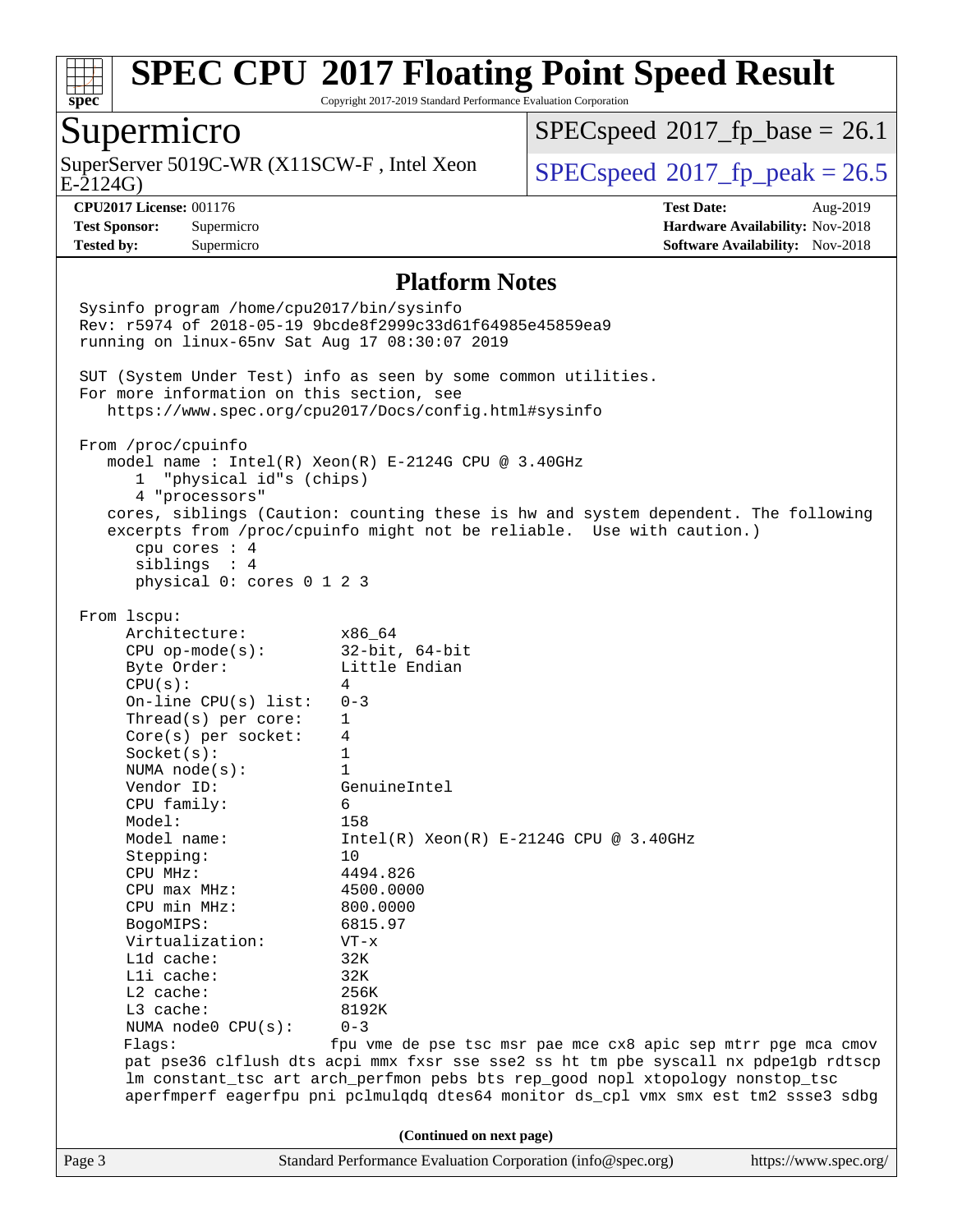

Copyright 2017-2019 Standard Performance Evaluation Corporation

### Supermicro

E-2124G) SuperServer 5019C-WR (X11SCW-F, Intel Xeon  $SPECspeed@2017_fp\_peak = 26.5$  $SPECspeed@2017_fp\_peak = 26.5$ 

 $SPECspeed^{\circledcirc}2017$  $SPECspeed^{\circledcirc}2017$  fp base = 26.1

**[Tested by:](http://www.spec.org/auto/cpu2017/Docs/result-fields.html#Testedby)** Supermicro **Supermicro [Software Availability:](http://www.spec.org/auto/cpu2017/Docs/result-fields.html#SoftwareAvailability)** Nov-2018

**[CPU2017 License:](http://www.spec.org/auto/cpu2017/Docs/result-fields.html#CPU2017License)** 001176 **[Test Date:](http://www.spec.org/auto/cpu2017/Docs/result-fields.html#TestDate)** Aug-2019 **[Test Sponsor:](http://www.spec.org/auto/cpu2017/Docs/result-fields.html#TestSponsor)** Supermicro **[Hardware Availability:](http://www.spec.org/auto/cpu2017/Docs/result-fields.html#HardwareAvailability)** Nov-2018

#### **[Platform Notes \(Continued\)](http://www.spec.org/auto/cpu2017/Docs/result-fields.html#PlatformNotes)**

 fma cx16 xtpr pdcm pcid sse4\_1 sse4\_2 x2apic movbe popcnt tsc\_deadline\_timer aes xsave avx f16c rdrand lahf\_lm abm 3dnowprefetch ida arat epb invpcid\_single pln pts dtherm hwp hwp\_notify hwp\_act\_window hwp\_epp intel\_pt rsb\_ctxsw spec\_ctrl retpoline kaiser tpr\_shadow vnmi flexpriority ept vpid fsgsbase tsc\_adjust bmi1 hle avx2 smep bmi2 erms invpcid rtm mpx rdseed adx smap clflushopt xsaveopt xsavec xgetbv1 /proc/cpuinfo cache data cache size : 8192 KB From numactl --hardware WARNING: a numactl 'node' might or might not correspond to a physical chip. available: 1 nodes (0) node 0 cpus: 0 1 2 3 node 0 size: 64333 MB node 0 free: 44137 MB node distances: node 0 0: 10 From /proc/meminfo MemTotal: 65877980 kB HugePages\_Total: 0 Hugepagesize: 2048 kB From /etc/\*release\* /etc/\*version\* SuSE-release: SUSE Linux Enterprise Server 12 (x86\_64) VERSION = 12 PATCHLEVEL = 3 # This file is deprecated and will be removed in a future service pack or release. # Please check /etc/os-release for details about this release. os-release: NAME="SLES" VERSION="12-SP3" VERSION\_ID="12.3" PRETTY\_NAME="SUSE Linux Enterprise Server 12 SP3" ID="sles" ANSI\_COLOR="0;32" CPE\_NAME="cpe:/o:suse:sles:12:sp3" uname -a: Linux linux-65nv 4.4.114-94.11-default #1 SMP Thu Feb 1 19:28:26 UTC 2018 (4309ff9) x86\_64 x86\_64 x86\_64 GNU/Linux Kernel self-reported vulnerability status: CVE-2017-5754 (Meltdown): Mitigation: PTI **(Continued on next page)**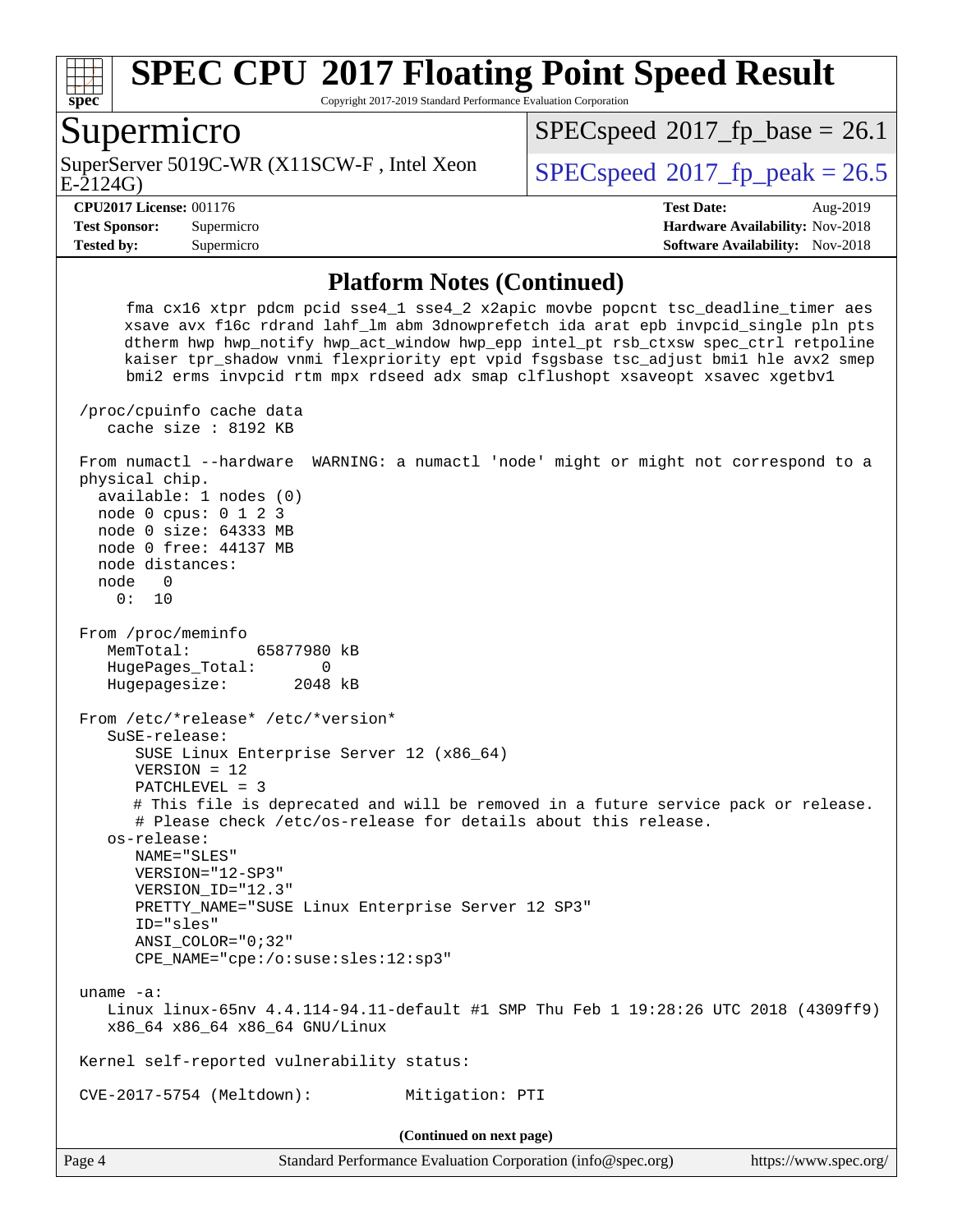

Copyright 2017-2019 Standard Performance Evaluation Corporation

### Supermicro

SuperServer 5019C-WR (X11SCW-F, Intel Xeon E-2124G)

 $SPECspeed@2017_fp\_base = 26.1$  $SPECspeed@2017_fp\_base = 26.1$ 

 $SPECspeed*2017_f p\_peak = 26.5$  $SPECspeed*2017_f p\_peak = 26.5$ 

**[Tested by:](http://www.spec.org/auto/cpu2017/Docs/result-fields.html#Testedby)** Supermicro [Software Availability:](http://www.spec.org/auto/cpu2017/Docs/result-fields.html#SoftwareAvailability) Nov-2018

**[CPU2017 License:](http://www.spec.org/auto/cpu2017/Docs/result-fields.html#CPU2017License)** 001176 **[Test Date:](http://www.spec.org/auto/cpu2017/Docs/result-fields.html#TestDate)** Aug-2019 **[Test Sponsor:](http://www.spec.org/auto/cpu2017/Docs/result-fields.html#TestSponsor)** Supermicro **[Hardware Availability:](http://www.spec.org/auto/cpu2017/Docs/result-fields.html#HardwareAvailability)** Nov-2018

#### **[Platform Notes \(Continued\)](http://www.spec.org/auto/cpu2017/Docs/result-fields.html#PlatformNotes)**

 CVE-2017-5753 (Spectre variant 1): Mitigation: Barriers CVE-2017-5715 (Spectre variant 2): Mitigation: IBRS+IBPB

run-level 3 Aug 16 16:48

 SPEC is set to: /home/cpu2017 Filesystem Type Size Used Avail Use% Mounted on /dev/sda3 xfs 145G 31G 114G 22% /home

 Additional information from dmidecode follows. WARNING: Use caution when you interpret this section. The 'dmidecode' program reads system data which is "intended to allow hardware to be accurately determined", but the intent may not be met, as there are frequent changes to hardware, firmware, and the "DMTF SMBIOS" standard.

 BIOS American Megatrends Inc. 1.0b 05/16/2019 Memory: 4x Micron 18ADF2G72AZ-2G6H1R 16 GB 2 rank 2667

(End of data from sysinfo program)

#### **[Compiler Version Notes](http://www.spec.org/auto/cpu2017/Docs/result-fields.html#CompilerVersionNotes)**

| C                        | 619.1bm s(base, peak) 638.imagick s(base, peak)<br>644.nab_s(base, peak)                                                                                                                                                                                                                                                                                                                                                                                                                                                                                           |                       |  |  |  |  |
|--------------------------|--------------------------------------------------------------------------------------------------------------------------------------------------------------------------------------------------------------------------------------------------------------------------------------------------------------------------------------------------------------------------------------------------------------------------------------------------------------------------------------------------------------------------------------------------------------------|-----------------------|--|--|--|--|
|                          | Intel(R) C Intel(R) 64 Compiler for applications running on Intel(R) 64,<br>Version 19.0.1.144 Build 20181018<br>Copyright (C) 1985-2018 Intel Corporation. All rights reserved.                                                                                                                                                                                                                                                                                                                                                                                   |                       |  |  |  |  |
|                          | $C_{++}$ , C, Fortran   607. cactuBSSN s(base, peak)                                                                                                                                                                                                                                                                                                                                                                                                                                                                                                               |                       |  |  |  |  |
|                          | Intel(R) $C++$ Intel(R) 64 Compiler for applications running on Intel(R) 64,<br>Version 19.0.1.144 Build 20181018<br>Copyright (C) 1985-2018 Intel Corporation. All rights reserved.<br>Intel(R) C Intel(R) 64 Compiler for applications running on Intel(R) 64,<br>Version 19.0.1.144 Build 20181018<br>Copyright (C) 1985-2018 Intel Corporation. All rights reserved.<br>Intel(R) Fortran Intel(R) 64 Compiler for applications running on Intel(R)<br>64, Version 19.0.1.144 Build 20181018<br>Copyright (C) 1985-2018 Intel Corporation. All rights reserved. |                       |  |  |  |  |
| Fortran                  | 603.bwaves s(base, peak) 649.fotonik3d s(base, peak)                                                                                                                                                                                                                                                                                                                                                                                                                                                                                                               |                       |  |  |  |  |
| (Continued on next page) |                                                                                                                                                                                                                                                                                                                                                                                                                                                                                                                                                                    |                       |  |  |  |  |
| Page 5                   | Standard Performance Evaluation Corporation (info@spec.org)                                                                                                                                                                                                                                                                                                                                                                                                                                                                                                        | https://www.spec.org/ |  |  |  |  |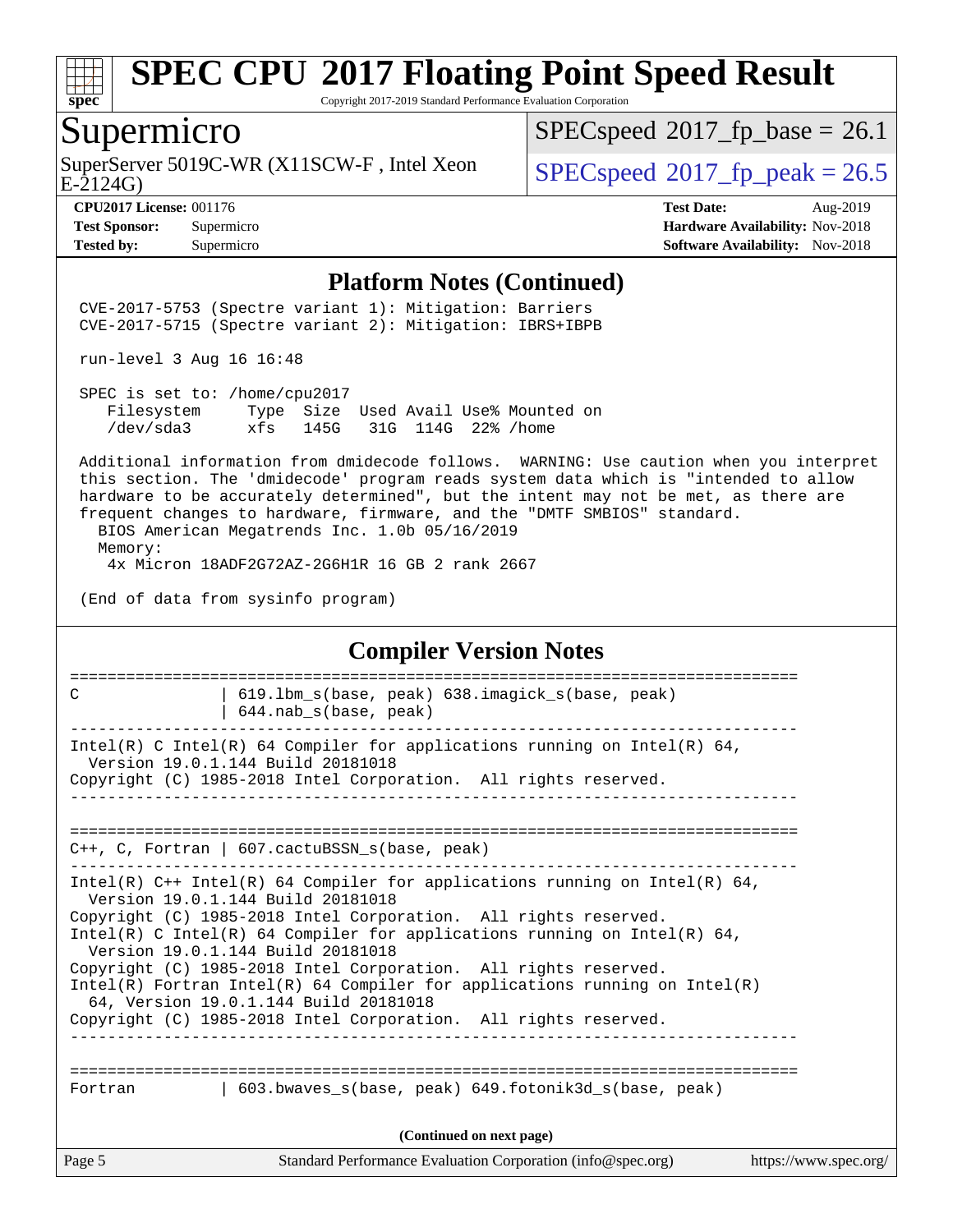

Copyright 2017-2019 Standard Performance Evaluation Corporation

### Supermicro

E-2124G) SuperServer 5019C-WR (X11SCW-F, Intel Xeon  $SPEC speed^{\circ}2017$  fp\_peak = 26.5

 $SPECspeed^{\circledcirc}2017$  $SPECspeed^{\circledcirc}2017$  fp base = 26.1

**[CPU2017 License:](http://www.spec.org/auto/cpu2017/Docs/result-fields.html#CPU2017License)** 001176 **[Test Date:](http://www.spec.org/auto/cpu2017/Docs/result-fields.html#TestDate)** Aug-2019 **[Test Sponsor:](http://www.spec.org/auto/cpu2017/Docs/result-fields.html#TestSponsor)** Supermicro **[Hardware Availability:](http://www.spec.org/auto/cpu2017/Docs/result-fields.html#HardwareAvailability)** Nov-2018 **[Tested by:](http://www.spec.org/auto/cpu2017/Docs/result-fields.html#Testedby)** Supermicro **[Software Availability:](http://www.spec.org/auto/cpu2017/Docs/result-fields.html#SoftwareAvailability)** Nov-2018

### **[Compiler Version Notes \(Continued\)](http://www.spec.org/auto/cpu2017/Docs/result-fields.html#CompilerVersionNotes)**

| 654.roms\_s(base, peak)

------------------------------------------------------------------------------ Intel(R) Fortran Intel(R) 64 Compiler for applications running on Intel(R) 64, Version 19.0.1.144 Build 20181018 Copyright (C) 1985-2018 Intel Corporation. All rights reserved. ------------------------------------------------------------------------------ ============================================================================== Fortran, C | 621.wrf\_s(base, peak) 627.cam4\_s(base, peak)

| 628.pop2\_s(base, peak)

------------------------------------------------------------------------------ Intel(R) Fortran Intel(R) 64 Compiler for applications running on Intel(R) 64, Version 19.0.1.144 Build 20181018 Copyright (C) 1985-2018 Intel Corporation. All rights reserved. Intel(R) C Intel(R) 64 Compiler for applications running on Intel(R) 64, Version 19.0.1.144 Build 20181018 Copyright (C) 1985-2018 Intel Corporation. All rights reserved. ------------------------------------------------------------------------------

## **[Base Compiler Invocation](http://www.spec.org/auto/cpu2017/Docs/result-fields.html#BaseCompilerInvocation)**

[C benchmarks](http://www.spec.org/auto/cpu2017/Docs/result-fields.html#Cbenchmarks): [icc -m64 -std=c11](http://www.spec.org/cpu2017/results/res2019q3/cpu2017-20190819-17130.flags.html#user_CCbase_intel_icc_64bit_c11_33ee0cdaae7deeeab2a9725423ba97205ce30f63b9926c2519791662299b76a0318f32ddfffdc46587804de3178b4f9328c46fa7c2b0cd779d7a61945c91cd35)

[Fortran benchmarks](http://www.spec.org/auto/cpu2017/Docs/result-fields.html#Fortranbenchmarks): [ifort -m64](http://www.spec.org/cpu2017/results/res2019q3/cpu2017-20190819-17130.flags.html#user_FCbase_intel_ifort_64bit_24f2bb282fbaeffd6157abe4f878425411749daecae9a33200eee2bee2fe76f3b89351d69a8130dd5949958ce389cf37ff59a95e7a40d588e8d3a57e0c3fd751)

[Benchmarks using both Fortran and C](http://www.spec.org/auto/cpu2017/Docs/result-fields.html#BenchmarksusingbothFortranandC): [ifort -m64](http://www.spec.org/cpu2017/results/res2019q3/cpu2017-20190819-17130.flags.html#user_CC_FCbase_intel_ifort_64bit_24f2bb282fbaeffd6157abe4f878425411749daecae9a33200eee2bee2fe76f3b89351d69a8130dd5949958ce389cf37ff59a95e7a40d588e8d3a57e0c3fd751) [icc -m64 -std=c11](http://www.spec.org/cpu2017/results/res2019q3/cpu2017-20190819-17130.flags.html#user_CC_FCbase_intel_icc_64bit_c11_33ee0cdaae7deeeab2a9725423ba97205ce30f63b9926c2519791662299b76a0318f32ddfffdc46587804de3178b4f9328c46fa7c2b0cd779d7a61945c91cd35)

[Benchmarks using Fortran, C, and C++:](http://www.spec.org/auto/cpu2017/Docs/result-fields.html#BenchmarksusingFortranCandCXX) [icpc -m64](http://www.spec.org/cpu2017/results/res2019q3/cpu2017-20190819-17130.flags.html#user_CC_CXX_FCbase_intel_icpc_64bit_4ecb2543ae3f1412ef961e0650ca070fec7b7afdcd6ed48761b84423119d1bf6bdf5cad15b44d48e7256388bc77273b966e5eb805aefd121eb22e9299b2ec9d9) [icc -m64 -std=c11](http://www.spec.org/cpu2017/results/res2019q3/cpu2017-20190819-17130.flags.html#user_CC_CXX_FCbase_intel_icc_64bit_c11_33ee0cdaae7deeeab2a9725423ba97205ce30f63b9926c2519791662299b76a0318f32ddfffdc46587804de3178b4f9328c46fa7c2b0cd779d7a61945c91cd35) [ifort -m64](http://www.spec.org/cpu2017/results/res2019q3/cpu2017-20190819-17130.flags.html#user_CC_CXX_FCbase_intel_ifort_64bit_24f2bb282fbaeffd6157abe4f878425411749daecae9a33200eee2bee2fe76f3b89351d69a8130dd5949958ce389cf37ff59a95e7a40d588e8d3a57e0c3fd751)

## **[Base Portability Flags](http://www.spec.org/auto/cpu2017/Docs/result-fields.html#BasePortabilityFlags)**

 603.bwaves\_s: [-DSPEC\\_LP64](http://www.spec.org/cpu2017/results/res2019q3/cpu2017-20190819-17130.flags.html#suite_basePORTABILITY603_bwaves_s_DSPEC_LP64) 607.cactuBSSN\_s: [-DSPEC\\_LP64](http://www.spec.org/cpu2017/results/res2019q3/cpu2017-20190819-17130.flags.html#suite_basePORTABILITY607_cactuBSSN_s_DSPEC_LP64) 619.lbm\_s: [-DSPEC\\_LP64](http://www.spec.org/cpu2017/results/res2019q3/cpu2017-20190819-17130.flags.html#suite_basePORTABILITY619_lbm_s_DSPEC_LP64) 621.wrf\_s: [-DSPEC\\_LP64](http://www.spec.org/cpu2017/results/res2019q3/cpu2017-20190819-17130.flags.html#suite_basePORTABILITY621_wrf_s_DSPEC_LP64) [-DSPEC\\_CASE\\_FLAG](http://www.spec.org/cpu2017/results/res2019q3/cpu2017-20190819-17130.flags.html#b621.wrf_s_baseCPORTABILITY_DSPEC_CASE_FLAG) [-convert big\\_endian](http://www.spec.org/cpu2017/results/res2019q3/cpu2017-20190819-17130.flags.html#user_baseFPORTABILITY621_wrf_s_convert_big_endian_c3194028bc08c63ac5d04de18c48ce6d347e4e562e8892b8bdbdc0214820426deb8554edfa529a3fb25a586e65a3d812c835984020483e7e73212c4d31a38223) 627.cam4\_s: [-DSPEC\\_LP64](http://www.spec.org/cpu2017/results/res2019q3/cpu2017-20190819-17130.flags.html#suite_basePORTABILITY627_cam4_s_DSPEC_LP64) [-DSPEC\\_CASE\\_FLAG](http://www.spec.org/cpu2017/results/res2019q3/cpu2017-20190819-17130.flags.html#b627.cam4_s_baseCPORTABILITY_DSPEC_CASE_FLAG) 628.pop2\_s: [-DSPEC\\_LP64](http://www.spec.org/cpu2017/results/res2019q3/cpu2017-20190819-17130.flags.html#suite_basePORTABILITY628_pop2_s_DSPEC_LP64) [-DSPEC\\_CASE\\_FLAG](http://www.spec.org/cpu2017/results/res2019q3/cpu2017-20190819-17130.flags.html#b628.pop2_s_baseCPORTABILITY_DSPEC_CASE_FLAG) [-convert big\\_endian](http://www.spec.org/cpu2017/results/res2019q3/cpu2017-20190819-17130.flags.html#user_baseFPORTABILITY628_pop2_s_convert_big_endian_c3194028bc08c63ac5d04de18c48ce6d347e4e562e8892b8bdbdc0214820426deb8554edfa529a3fb25a586e65a3d812c835984020483e7e73212c4d31a38223) [-assume byterecl](http://www.spec.org/cpu2017/results/res2019q3/cpu2017-20190819-17130.flags.html#user_baseFPORTABILITY628_pop2_s_assume_byterecl_7e47d18b9513cf18525430bbf0f2177aa9bf368bc7a059c09b2c06a34b53bd3447c950d3f8d6c70e3faf3a05c8557d66a5798b567902e8849adc142926523472) 638.imagick\_s: [-DSPEC\\_LP64](http://www.spec.org/cpu2017/results/res2019q3/cpu2017-20190819-17130.flags.html#suite_basePORTABILITY638_imagick_s_DSPEC_LP64)

**(Continued on next page)**

Page 6 Standard Performance Evaluation Corporation [\(info@spec.org\)](mailto:info@spec.org) <https://www.spec.org/>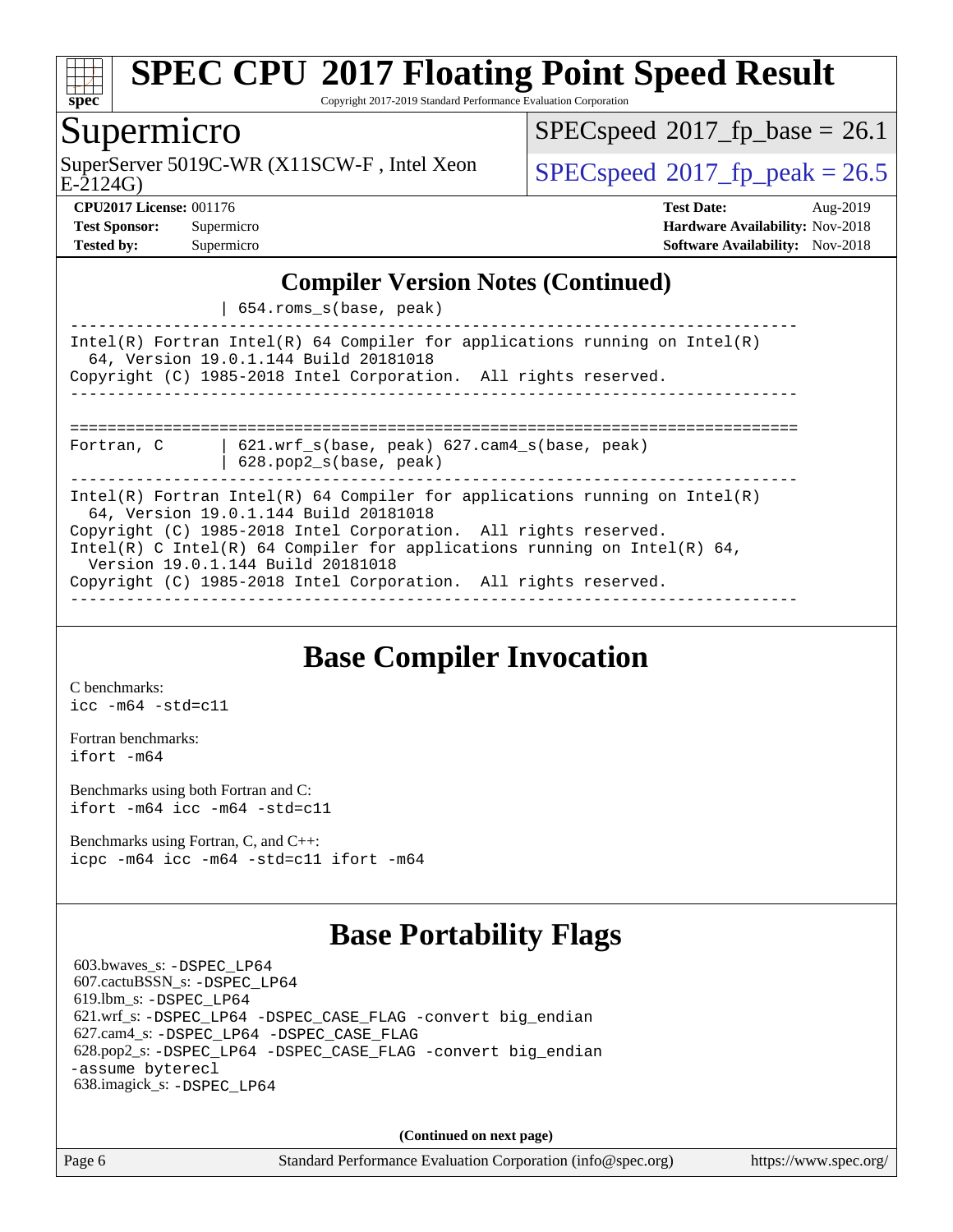

Copyright 2017-2019 Standard Performance Evaluation Corporation

### Supermicro

E-2124G) SuperServer 5019C-WR (X11SCW-F, Intel Xeon  $SPEC speed^{\circ}2017$  fp\_peak = 26.5

 $SPECspeed^{\circledcirc}2017$  $SPECspeed^{\circledcirc}2017$  fp base = 26.1

**[CPU2017 License:](http://www.spec.org/auto/cpu2017/Docs/result-fields.html#CPU2017License)** 001176 **[Test Date:](http://www.spec.org/auto/cpu2017/Docs/result-fields.html#TestDate)** Aug-2019 **[Test Sponsor:](http://www.spec.org/auto/cpu2017/Docs/result-fields.html#TestSponsor)** Supermicro **[Hardware Availability:](http://www.spec.org/auto/cpu2017/Docs/result-fields.html#HardwareAvailability)** Nov-2018 **[Tested by:](http://www.spec.org/auto/cpu2017/Docs/result-fields.html#Testedby)** Supermicro **Supermicro [Software Availability:](http://www.spec.org/auto/cpu2017/Docs/result-fields.html#SoftwareAvailability)** Nov-2018

# **[Base Portability Flags \(Continued\)](http://www.spec.org/auto/cpu2017/Docs/result-fields.html#BasePortabilityFlags)**

 644.nab\_s: [-DSPEC\\_LP64](http://www.spec.org/cpu2017/results/res2019q3/cpu2017-20190819-17130.flags.html#suite_basePORTABILITY644_nab_s_DSPEC_LP64) 649.fotonik3d\_s: [-DSPEC\\_LP64](http://www.spec.org/cpu2017/results/res2019q3/cpu2017-20190819-17130.flags.html#suite_basePORTABILITY649_fotonik3d_s_DSPEC_LP64) 654.roms\_s: [-DSPEC\\_LP64](http://www.spec.org/cpu2017/results/res2019q3/cpu2017-20190819-17130.flags.html#suite_basePORTABILITY654_roms_s_DSPEC_LP64)

## **[Base Optimization Flags](http://www.spec.org/auto/cpu2017/Docs/result-fields.html#BaseOptimizationFlags)**

[C benchmarks](http://www.spec.org/auto/cpu2017/Docs/result-fields.html#Cbenchmarks):

[-xCORE-AVX2](http://www.spec.org/cpu2017/results/res2019q3/cpu2017-20190819-17130.flags.html#user_CCbase_f-xCORE-AVX2) [-ipo](http://www.spec.org/cpu2017/results/res2019q3/cpu2017-20190819-17130.flags.html#user_CCbase_f-ipo) [-O3](http://www.spec.org/cpu2017/results/res2019q3/cpu2017-20190819-17130.flags.html#user_CCbase_f-O3) [-no-prec-div](http://www.spec.org/cpu2017/results/res2019q3/cpu2017-20190819-17130.flags.html#user_CCbase_f-no-prec-div) [-qopt-prefetch](http://www.spec.org/cpu2017/results/res2019q3/cpu2017-20190819-17130.flags.html#user_CCbase_f-qopt-prefetch) [-ffinite-math-only](http://www.spec.org/cpu2017/results/res2019q3/cpu2017-20190819-17130.flags.html#user_CCbase_f_finite_math_only_cb91587bd2077682c4b38af759c288ed7c732db004271a9512da14a4f8007909a5f1427ecbf1a0fb78ff2a814402c6114ac565ca162485bbcae155b5e4258871) [-qopt-mem-layout-trans=4](http://www.spec.org/cpu2017/results/res2019q3/cpu2017-20190819-17130.flags.html#user_CCbase_f-qopt-mem-layout-trans_fa39e755916c150a61361b7846f310bcdf6f04e385ef281cadf3647acec3f0ae266d1a1d22d972a7087a248fd4e6ca390a3634700869573d231a252c784941a8) [-qopenmp](http://www.spec.org/cpu2017/results/res2019q3/cpu2017-20190819-17130.flags.html#user_CCbase_qopenmp_16be0c44f24f464004c6784a7acb94aca937f053568ce72f94b139a11c7c168634a55f6653758ddd83bcf7b8463e8028bb0b48b77bcddc6b78d5d95bb1df2967) [-DSPEC\\_OPENMP](http://www.spec.org/cpu2017/results/res2019q3/cpu2017-20190819-17130.flags.html#suite_CCbase_DSPEC_OPENMP)

[Fortran benchmarks](http://www.spec.org/auto/cpu2017/Docs/result-fields.html#Fortranbenchmarks):

```
-DSPEC_OPENMP -xCORE-AVX2 -ipo -O3 -no-prec-div -qopt-prefetch
-ffinite-math-only -qopt-mem-layout-trans=4 -qopenmp
-nostandard-realloc-lhs
```
[Benchmarks using both Fortran and C](http://www.spec.org/auto/cpu2017/Docs/result-fields.html#BenchmarksusingbothFortranandC):

```
-xCORE-AVX2 -ipo -O3 -no-prec-div -qopt-prefetch -ffinite-math-only
-qopt-mem-layout-trans=4 -qopenmp -DSPEC_OPENMP
-nostandard-realloc-lhs
```
[Benchmarks using Fortran, C, and C++:](http://www.spec.org/auto/cpu2017/Docs/result-fields.html#BenchmarksusingFortranCandCXX) [-xCORE-AVX2](http://www.spec.org/cpu2017/results/res2019q3/cpu2017-20190819-17130.flags.html#user_CC_CXX_FCbase_f-xCORE-AVX2) [-ipo](http://www.spec.org/cpu2017/results/res2019q3/cpu2017-20190819-17130.flags.html#user_CC_CXX_FCbase_f-ipo) [-O3](http://www.spec.org/cpu2017/results/res2019q3/cpu2017-20190819-17130.flags.html#user_CC_CXX_FCbase_f-O3) [-no-prec-div](http://www.spec.org/cpu2017/results/res2019q3/cpu2017-20190819-17130.flags.html#user_CC_CXX_FCbase_f-no-prec-div) [-qopt-prefetch](http://www.spec.org/cpu2017/results/res2019q3/cpu2017-20190819-17130.flags.html#user_CC_CXX_FCbase_f-qopt-prefetch) [-ffinite-math-only](http://www.spec.org/cpu2017/results/res2019q3/cpu2017-20190819-17130.flags.html#user_CC_CXX_FCbase_f_finite_math_only_cb91587bd2077682c4b38af759c288ed7c732db004271a9512da14a4f8007909a5f1427ecbf1a0fb78ff2a814402c6114ac565ca162485bbcae155b5e4258871) [-qopt-mem-layout-trans=4](http://www.spec.org/cpu2017/results/res2019q3/cpu2017-20190819-17130.flags.html#user_CC_CXX_FCbase_f-qopt-mem-layout-trans_fa39e755916c150a61361b7846f310bcdf6f04e385ef281cadf3647acec3f0ae266d1a1d22d972a7087a248fd4e6ca390a3634700869573d231a252c784941a8) [-qopenmp](http://www.spec.org/cpu2017/results/res2019q3/cpu2017-20190819-17130.flags.html#user_CC_CXX_FCbase_qopenmp_16be0c44f24f464004c6784a7acb94aca937f053568ce72f94b139a11c7c168634a55f6653758ddd83bcf7b8463e8028bb0b48b77bcddc6b78d5d95bb1df2967) [-DSPEC\\_OPENMP](http://www.spec.org/cpu2017/results/res2019q3/cpu2017-20190819-17130.flags.html#suite_CC_CXX_FCbase_DSPEC_OPENMP) [-nostandard-realloc-lhs](http://www.spec.org/cpu2017/results/res2019q3/cpu2017-20190819-17130.flags.html#user_CC_CXX_FCbase_f_2003_std_realloc_82b4557e90729c0f113870c07e44d33d6f5a304b4f63d4c15d2d0f1fab99f5daaed73bdb9275d9ae411527f28b936061aa8b9c8f2d63842963b95c9dd6426b8a)

## **[Peak Compiler Invocation](http://www.spec.org/auto/cpu2017/Docs/result-fields.html#PeakCompilerInvocation)**

[C benchmarks](http://www.spec.org/auto/cpu2017/Docs/result-fields.html#Cbenchmarks): [icc -m64 -std=c11](http://www.spec.org/cpu2017/results/res2019q3/cpu2017-20190819-17130.flags.html#user_CCpeak_intel_icc_64bit_c11_33ee0cdaae7deeeab2a9725423ba97205ce30f63b9926c2519791662299b76a0318f32ddfffdc46587804de3178b4f9328c46fa7c2b0cd779d7a61945c91cd35)

[Fortran benchmarks](http://www.spec.org/auto/cpu2017/Docs/result-fields.html#Fortranbenchmarks): [ifort -m64](http://www.spec.org/cpu2017/results/res2019q3/cpu2017-20190819-17130.flags.html#user_FCpeak_intel_ifort_64bit_24f2bb282fbaeffd6157abe4f878425411749daecae9a33200eee2bee2fe76f3b89351d69a8130dd5949958ce389cf37ff59a95e7a40d588e8d3a57e0c3fd751)

[Benchmarks using both Fortran and C](http://www.spec.org/auto/cpu2017/Docs/result-fields.html#BenchmarksusingbothFortranandC): [ifort -m64](http://www.spec.org/cpu2017/results/res2019q3/cpu2017-20190819-17130.flags.html#user_CC_FCpeak_intel_ifort_64bit_24f2bb282fbaeffd6157abe4f878425411749daecae9a33200eee2bee2fe76f3b89351d69a8130dd5949958ce389cf37ff59a95e7a40d588e8d3a57e0c3fd751) [icc -m64 -std=c11](http://www.spec.org/cpu2017/results/res2019q3/cpu2017-20190819-17130.flags.html#user_CC_FCpeak_intel_icc_64bit_c11_33ee0cdaae7deeeab2a9725423ba97205ce30f63b9926c2519791662299b76a0318f32ddfffdc46587804de3178b4f9328c46fa7c2b0cd779d7a61945c91cd35)

[Benchmarks using Fortran, C, and C++:](http://www.spec.org/auto/cpu2017/Docs/result-fields.html#BenchmarksusingFortranCandCXX) [icpc -m64](http://www.spec.org/cpu2017/results/res2019q3/cpu2017-20190819-17130.flags.html#user_CC_CXX_FCpeak_intel_icpc_64bit_4ecb2543ae3f1412ef961e0650ca070fec7b7afdcd6ed48761b84423119d1bf6bdf5cad15b44d48e7256388bc77273b966e5eb805aefd121eb22e9299b2ec9d9) [icc -m64 -std=c11](http://www.spec.org/cpu2017/results/res2019q3/cpu2017-20190819-17130.flags.html#user_CC_CXX_FCpeak_intel_icc_64bit_c11_33ee0cdaae7deeeab2a9725423ba97205ce30f63b9926c2519791662299b76a0318f32ddfffdc46587804de3178b4f9328c46fa7c2b0cd779d7a61945c91cd35) [ifort -m64](http://www.spec.org/cpu2017/results/res2019q3/cpu2017-20190819-17130.flags.html#user_CC_CXX_FCpeak_intel_ifort_64bit_24f2bb282fbaeffd6157abe4f878425411749daecae9a33200eee2bee2fe76f3b89351d69a8130dd5949958ce389cf37ff59a95e7a40d588e8d3a57e0c3fd751)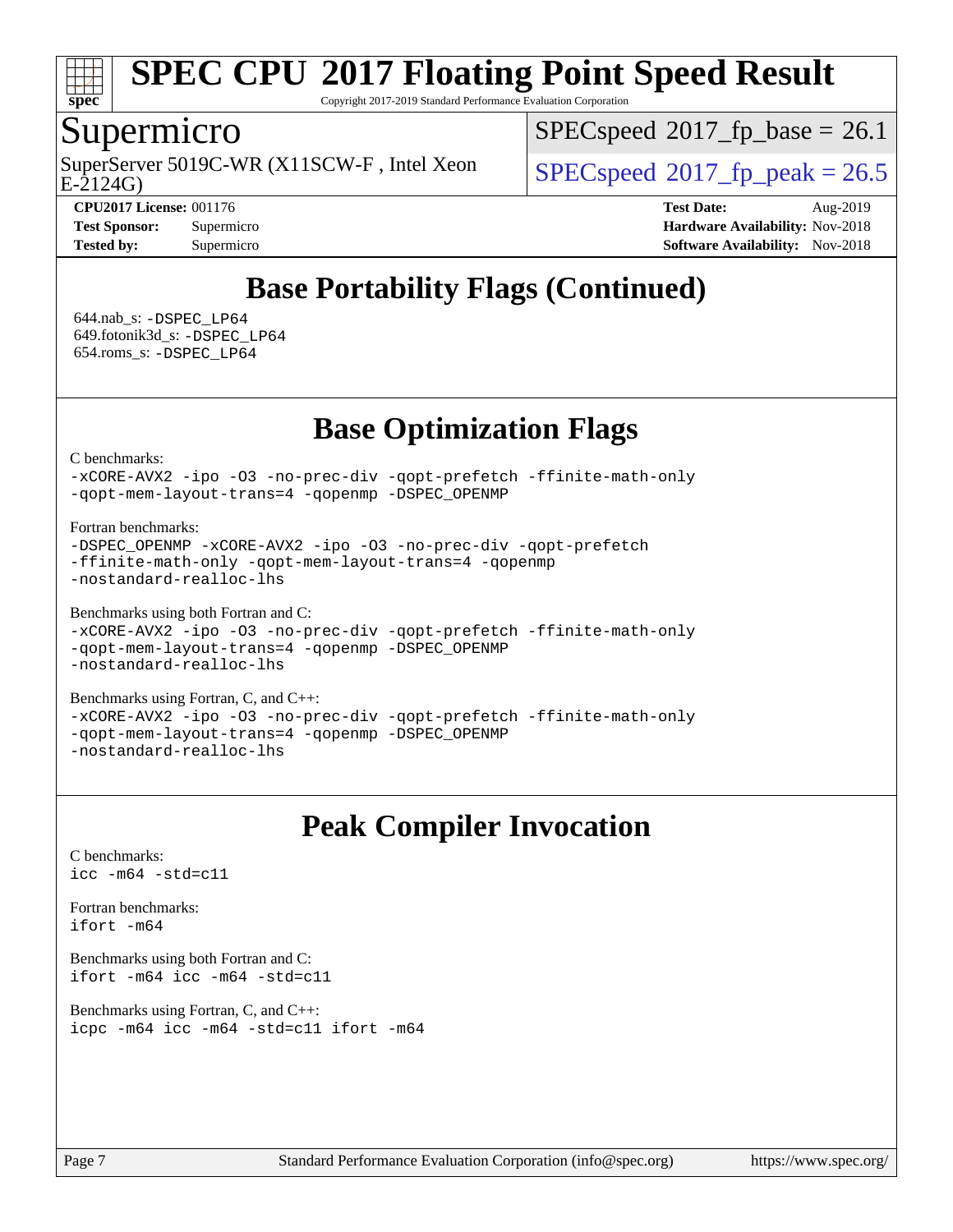

Copyright 2017-2019 Standard Performance Evaluation Corporation

### Supermicro

E-2124G) SuperServer 5019C-WR (X11SCW-F, Intel Xeon  $SPEC speed^{\circ}2017$  fp\_peak = 26.5

 $SPECspeed^{\circledcirc}2017\_fp\_base = 26.1$  $SPECspeed^{\circledcirc}2017\_fp\_base = 26.1$ 

**[Tested by:](http://www.spec.org/auto/cpu2017/Docs/result-fields.html#Testedby)** Supermicro **Supermicro [Software Availability:](http://www.spec.org/auto/cpu2017/Docs/result-fields.html#SoftwareAvailability)** Nov-2018

**[CPU2017 License:](http://www.spec.org/auto/cpu2017/Docs/result-fields.html#CPU2017License)** 001176 **[Test Date:](http://www.spec.org/auto/cpu2017/Docs/result-fields.html#TestDate)** Aug-2019 **[Test Sponsor:](http://www.spec.org/auto/cpu2017/Docs/result-fields.html#TestSponsor)** Supermicro **[Hardware Availability:](http://www.spec.org/auto/cpu2017/Docs/result-fields.html#HardwareAvailability)** Nov-2018

## **[Peak Portability Flags](http://www.spec.org/auto/cpu2017/Docs/result-fields.html#PeakPortabilityFlags)**

Same as Base Portability Flags

# **[Peak Optimization Flags](http://www.spec.org/auto/cpu2017/Docs/result-fields.html#PeakOptimizationFlags)**

[C benchmarks](http://www.spec.org/auto/cpu2017/Docs/result-fields.html#Cbenchmarks):

 619.lbm\_s: [-xCORE-AVX2](http://www.spec.org/cpu2017/results/res2019q3/cpu2017-20190819-17130.flags.html#user_peakCOPTIMIZE619_lbm_s_f-xCORE-AVX2) [-ipo](http://www.spec.org/cpu2017/results/res2019q3/cpu2017-20190819-17130.flags.html#user_peakCOPTIMIZE619_lbm_s_f-ipo) [-O3](http://www.spec.org/cpu2017/results/res2019q3/cpu2017-20190819-17130.flags.html#user_peakCOPTIMIZE619_lbm_s_f-O3) [-no-prec-div](http://www.spec.org/cpu2017/results/res2019q3/cpu2017-20190819-17130.flags.html#user_peakCOPTIMIZE619_lbm_s_f-no-prec-div) [-qopt-prefetch](http://www.spec.org/cpu2017/results/res2019q3/cpu2017-20190819-17130.flags.html#user_peakCOPTIMIZE619_lbm_s_f-qopt-prefetch) [-ffinite-math-only](http://www.spec.org/cpu2017/results/res2019q3/cpu2017-20190819-17130.flags.html#user_peakCOPTIMIZE619_lbm_s_f_finite_math_only_cb91587bd2077682c4b38af759c288ed7c732db004271a9512da14a4f8007909a5f1427ecbf1a0fb78ff2a814402c6114ac565ca162485bbcae155b5e4258871) [-qopt-mem-layout-trans=4](http://www.spec.org/cpu2017/results/res2019q3/cpu2017-20190819-17130.flags.html#user_peakCOPTIMIZE619_lbm_s_f-qopt-mem-layout-trans_fa39e755916c150a61361b7846f310bcdf6f04e385ef281cadf3647acec3f0ae266d1a1d22d972a7087a248fd4e6ca390a3634700869573d231a252c784941a8) [-qopenmp](http://www.spec.org/cpu2017/results/res2019q3/cpu2017-20190819-17130.flags.html#user_peakCOPTIMIZE619_lbm_s_qopenmp_16be0c44f24f464004c6784a7acb94aca937f053568ce72f94b139a11c7c168634a55f6653758ddd83bcf7b8463e8028bb0b48b77bcddc6b78d5d95bb1df2967) [-DSPEC\\_OPENMP](http://www.spec.org/cpu2017/results/res2019q3/cpu2017-20190819-17130.flags.html#suite_peakCOPTIMIZE619_lbm_s_DSPEC_OPENMP)

638.imagick\_s: basepeak = yes

644.nab\_s: Same as 619.lbm\_s

[Fortran benchmarks](http://www.spec.org/auto/cpu2017/Docs/result-fields.html#Fortranbenchmarks):

603.bwaves\_s: basepeak = yes

```
 649.fotonik3d_s: -prof-gen(pass 1) -prof-use(pass 2) -DSPEC_SUPPRESS_OPENMP
-DSPEC_OPENMP -O2 -xCORE-AVX2 -qopt-prefetch -ipo -O3
-ffinite-math-only -no-prec-div -qopt-mem-layout-trans=4
-qopenmp -nostandard-realloc-lhs
```
 654.roms\_s: [-DSPEC\\_OPENMP](http://www.spec.org/cpu2017/results/res2019q3/cpu2017-20190819-17130.flags.html#suite_peakFOPTIMIZE654_roms_s_DSPEC_OPENMP) [-xCORE-AVX2](http://www.spec.org/cpu2017/results/res2019q3/cpu2017-20190819-17130.flags.html#user_peakFOPTIMIZE654_roms_s_f-xCORE-AVX2) [-ipo](http://www.spec.org/cpu2017/results/res2019q3/cpu2017-20190819-17130.flags.html#user_peakFOPTIMIZE654_roms_s_f-ipo) [-O3](http://www.spec.org/cpu2017/results/res2019q3/cpu2017-20190819-17130.flags.html#user_peakFOPTIMIZE654_roms_s_f-O3) [-no-prec-div](http://www.spec.org/cpu2017/results/res2019q3/cpu2017-20190819-17130.flags.html#user_peakFOPTIMIZE654_roms_s_f-no-prec-div) [-qopt-prefetch](http://www.spec.org/cpu2017/results/res2019q3/cpu2017-20190819-17130.flags.html#user_peakFOPTIMIZE654_roms_s_f-qopt-prefetch) [-ffinite-math-only](http://www.spec.org/cpu2017/results/res2019q3/cpu2017-20190819-17130.flags.html#user_peakFOPTIMIZE654_roms_s_f_finite_math_only_cb91587bd2077682c4b38af759c288ed7c732db004271a9512da14a4f8007909a5f1427ecbf1a0fb78ff2a814402c6114ac565ca162485bbcae155b5e4258871) [-qopt-mem-layout-trans=4](http://www.spec.org/cpu2017/results/res2019q3/cpu2017-20190819-17130.flags.html#user_peakFOPTIMIZE654_roms_s_f-qopt-mem-layout-trans_fa39e755916c150a61361b7846f310bcdf6f04e385ef281cadf3647acec3f0ae266d1a1d22d972a7087a248fd4e6ca390a3634700869573d231a252c784941a8) [-qopenmp](http://www.spec.org/cpu2017/results/res2019q3/cpu2017-20190819-17130.flags.html#user_peakFOPTIMIZE654_roms_s_qopenmp_16be0c44f24f464004c6784a7acb94aca937f053568ce72f94b139a11c7c168634a55f6653758ddd83bcf7b8463e8028bb0b48b77bcddc6b78d5d95bb1df2967) [-nostandard-realloc-lhs](http://www.spec.org/cpu2017/results/res2019q3/cpu2017-20190819-17130.flags.html#user_peakEXTRA_FOPTIMIZE654_roms_s_f_2003_std_realloc_82b4557e90729c0f113870c07e44d33d6f5a304b4f63d4c15d2d0f1fab99f5daaed73bdb9275d9ae411527f28b936061aa8b9c8f2d63842963b95c9dd6426b8a)

[Benchmarks using both Fortran and C](http://www.spec.org/auto/cpu2017/Docs/result-fields.html#BenchmarksusingbothFortranandC):

 621.wrf\_s: [-prof-gen](http://www.spec.org/cpu2017/results/res2019q3/cpu2017-20190819-17130.flags.html#user_peakPASS1_CFLAGSPASS1_FFLAGSPASS1_LDFLAGS621_wrf_s_prof_gen_5aa4926d6013ddb2a31985c654b3eb18169fc0c6952a63635c234f711e6e63dd76e94ad52365559451ec499a2cdb89e4dc58ba4c67ef54ca681ffbe1461d6b36)(pass 1) [-prof-use](http://www.spec.org/cpu2017/results/res2019q3/cpu2017-20190819-17130.flags.html#user_peakPASS2_CFLAGSPASS2_FFLAGSPASS2_LDFLAGS621_wrf_s_prof_use_1a21ceae95f36a2b53c25747139a6c16ca95bd9def2a207b4f0849963b97e94f5260e30a0c64f4bb623698870e679ca08317ef8150905d41bd88c6f78df73f19)(pass 2) [-O2](http://www.spec.org/cpu2017/results/res2019q3/cpu2017-20190819-17130.flags.html#user_peakPASS1_COPTIMIZEPASS1_FOPTIMIZE621_wrf_s_f-O2) [-xCORE-AVX2](http://www.spec.org/cpu2017/results/res2019q3/cpu2017-20190819-17130.flags.html#user_peakPASS2_COPTIMIZEPASS2_FOPTIMIZE621_wrf_s_f-xCORE-AVX2) [-qopt-prefetch](http://www.spec.org/cpu2017/results/res2019q3/cpu2017-20190819-17130.flags.html#user_peakPASS1_COPTIMIZEPASS1_FOPTIMIZEPASS2_COPTIMIZEPASS2_FOPTIMIZE621_wrf_s_f-qopt-prefetch) [-ipo](http://www.spec.org/cpu2017/results/res2019q3/cpu2017-20190819-17130.flags.html#user_peakPASS2_COPTIMIZEPASS2_FOPTIMIZE621_wrf_s_f-ipo) [-O3](http://www.spec.org/cpu2017/results/res2019q3/cpu2017-20190819-17130.flags.html#user_peakPASS2_COPTIMIZEPASS2_FOPTIMIZE621_wrf_s_f-O3) [-ffinite-math-only](http://www.spec.org/cpu2017/results/res2019q3/cpu2017-20190819-17130.flags.html#user_peakPASS1_COPTIMIZEPASS1_FOPTIMIZEPASS2_COPTIMIZEPASS2_FOPTIMIZE621_wrf_s_f_finite_math_only_cb91587bd2077682c4b38af759c288ed7c732db004271a9512da14a4f8007909a5f1427ecbf1a0fb78ff2a814402c6114ac565ca162485bbcae155b5e4258871) [-no-prec-div](http://www.spec.org/cpu2017/results/res2019q3/cpu2017-20190819-17130.flags.html#user_peakPASS2_COPTIMIZEPASS2_FOPTIMIZE621_wrf_s_f-no-prec-div) [-qopt-mem-layout-trans=4](http://www.spec.org/cpu2017/results/res2019q3/cpu2017-20190819-17130.flags.html#user_peakPASS1_COPTIMIZEPASS1_FOPTIMIZEPASS2_COPTIMIZEPASS2_FOPTIMIZE621_wrf_s_f-qopt-mem-layout-trans_fa39e755916c150a61361b7846f310bcdf6f04e385ef281cadf3647acec3f0ae266d1a1d22d972a7087a248fd4e6ca390a3634700869573d231a252c784941a8) [-DSPEC\\_SUPPRESS\\_OPENMP](http://www.spec.org/cpu2017/results/res2019q3/cpu2017-20190819-17130.flags.html#suite_peakPASS1_COPTIMIZEPASS1_FOPTIMIZE621_wrf_s_DSPEC_SUPPRESS_OPENMP) [-qopenmp](http://www.spec.org/cpu2017/results/res2019q3/cpu2017-20190819-17130.flags.html#user_peakPASS2_COPTIMIZEPASS2_FOPTIMIZE621_wrf_s_qopenmp_16be0c44f24f464004c6784a7acb94aca937f053568ce72f94b139a11c7c168634a55f6653758ddd83bcf7b8463e8028bb0b48b77bcddc6b78d5d95bb1df2967) [-DSPEC\\_OPENMP](http://www.spec.org/cpu2017/results/res2019q3/cpu2017-20190819-17130.flags.html#suite_peakPASS2_COPTIMIZEPASS2_FOPTIMIZE621_wrf_s_DSPEC_OPENMP) [-nostandard-realloc-lhs](http://www.spec.org/cpu2017/results/res2019q3/cpu2017-20190819-17130.flags.html#user_peakEXTRA_FOPTIMIZE621_wrf_s_f_2003_std_realloc_82b4557e90729c0f113870c07e44d33d6f5a304b4f63d4c15d2d0f1fab99f5daaed73bdb9275d9ae411527f28b936061aa8b9c8f2d63842963b95c9dd6426b8a)

627.cam4\_s: basepeak = yes

628.pop2\_s: Same as 621.wrf\_s

[Benchmarks using Fortran, C, and C++:](http://www.spec.org/auto/cpu2017/Docs/result-fields.html#BenchmarksusingFortranCandCXX)

 $607.cactuBSSN_s$ : basepeak = yes